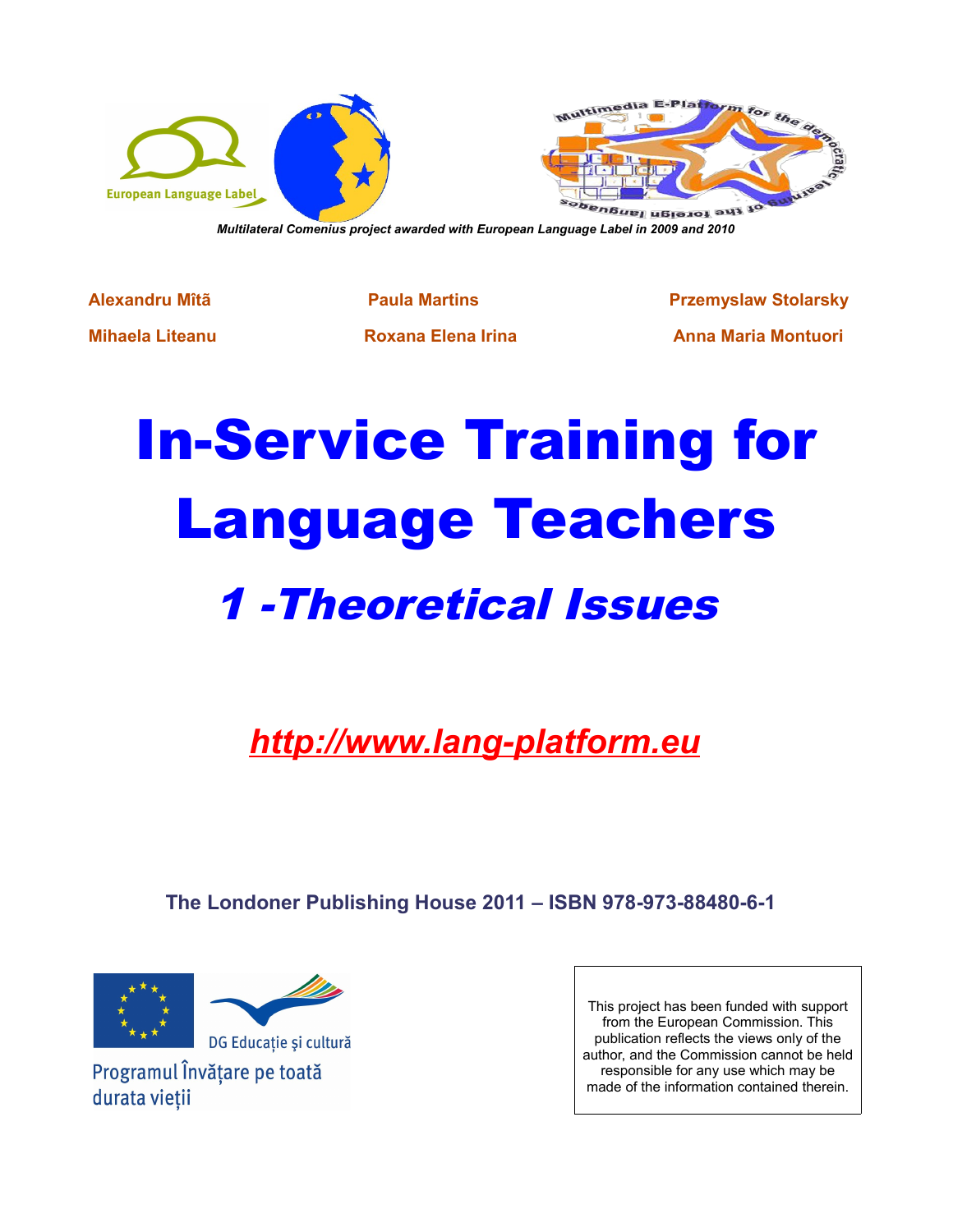## **Testing Writing**

The Writing Tests have been undergoing changes from the past to the present. From the ancient essay tests to the latest TOEFL New tests and IELTS Examinations there have been aspects which have remained the same as funadamental principles and task types and there are other evaluation procedures that have undergone remarkable changes.

Essay tests are first analysed in detail and their drawbacks are pointed out. This is followed by an analysis of the interlinear tests, the objective tests and the pragmatic tests and a comparative study of these tests helps in drawing implications for testing writing. Finally, a review of a number of significant studies of writing research from 1900 to 1986 is undertaken and the overall implications are worked out.

This section begins with an overview of the historical perspective of written examinations and then goes on to discuss different types of tests like the essay test, the interlinear test, the objective test and the pragmatic test. A comparison of the different types of tests helps in drawing implications for the testing of writing.

#### **Historical Perspective**

Written examinations have a long history. Kuo reports that the Great shun, a model emperor of antiquity whose reign ended in 2205 BC tested his officers through written examinations every third year and after three examinations either gave them a promotion or dismissed them from service. European universities from the beginning emphasised examinations as the basis for the awarding of degrees and honours. The Cambridge Tripos is a well-known example of such examinations. In the 19th century Horace Mann administered uniform written examinations to a selected sample of learners from the Boston public schools. His arguments were influential in bringing about substitution of written for oral examinations. Horace Mann (1845) advocated the use of a large number of specific questions in place of fewer general questions and a search for more objective standards of educational achievement.

This search for objective evaluation of written work continues even today. While the teaching of writing emphasise the need for developing individuality, creativity and personal involvement, the testing of writing looks for the common factors which can be objectively evaluated so as to measure the learners' proficiency in written expression.

#### **Essay Tests**

Educators have realised the value of extended discourse for assessing learners' understanding and for interpreting their academic and personal experience, since the time of Aristotle. Essay examinations are widely used in school systems throughout the world. They are given during school terms to monitor the development of subject matter and writing skill, at the end of the courses and schooling levels to certify achievement, and as entrance examinations to determine qualifications for admissions to a higher level.

Though many countries have now abandoned essay examinations in favour of more easily scored objective tests, in India we still use it to a large extent. Even in countries like the US where multiple choice testing has replaced essay examinations at all levels a lot of criticism is voiced. It is said that the learners' ability to engage in disciplined thought and the ability to express it in coherent, supported discourse is seriously deficient. The NAEP (National Assessment of Educational Progress, 1981) challenges the construct validity of multiple choice questions for measuring the subject matter and especially writing skill development. They think more emphasis should be placed on test formats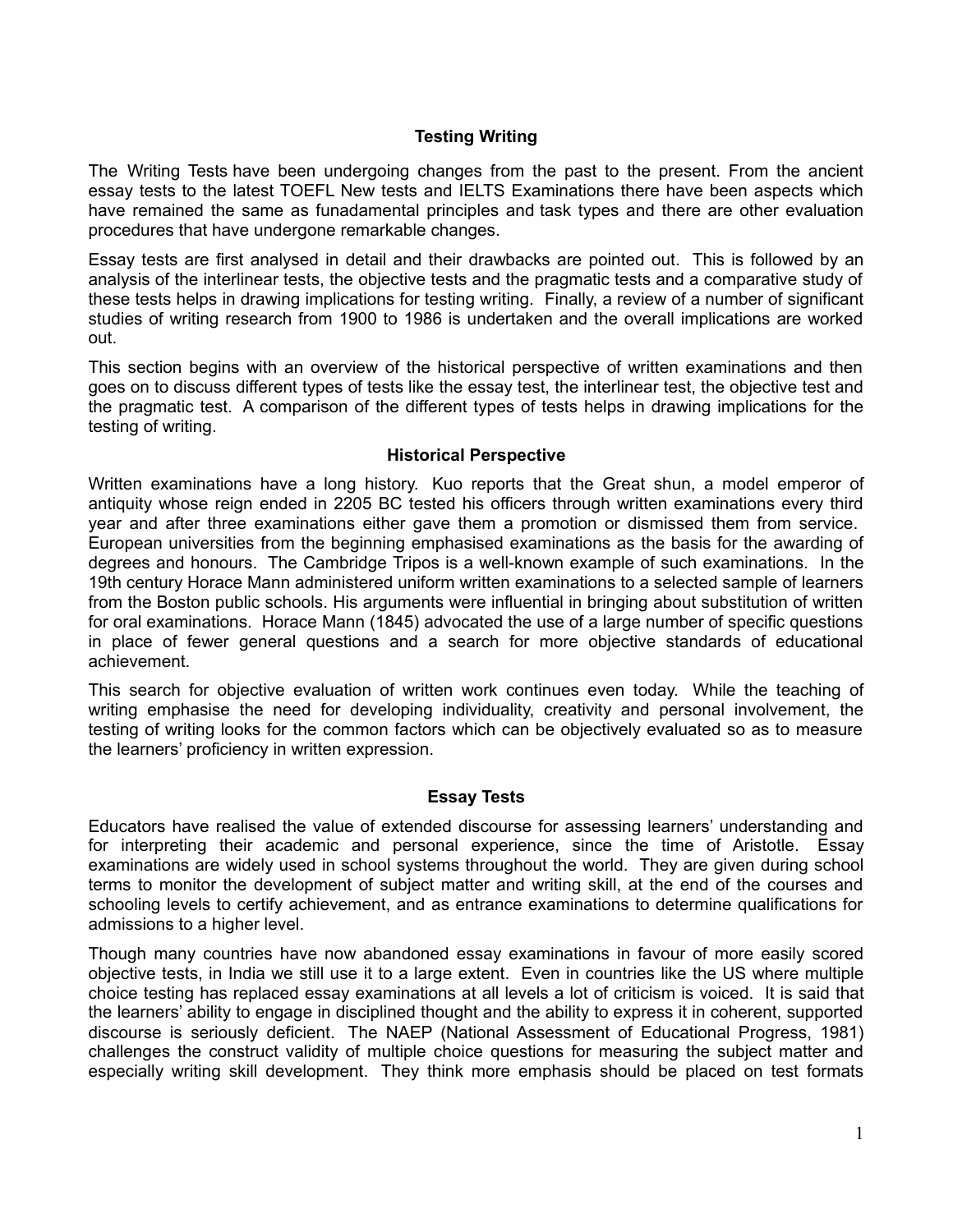which stimulate learners to use higher level reasoning processes as they formulate extended discourse, solve complex problems or apply subject matter concepts and principles. The ETS (Educational Testing Service, 1983) research report describes the attempt made to determine the extent to which the current version of TOEFL is a valid indicator of the English Writing Skills' which mainly consists of multiple choice items. TOEFL (Test of English as Foreign Language) has conducted a survey research to suggest that a well-constructed test can serve both the functions. The same test could help us evaluate the level and development of the learners as well as compare them normatively to the progress of other population of learners.

## **a. Components of Essay Examinations**

Essay examinations have often been criticised for their lack of objectivity. Critical components of essay examinations methodology need to be identified and analysed, if we want to make better use of essay examinations.

Some of the important components identified are as follows:

- The skill to be assessed,
- The essay problem assignment, and
- The scoring criteria

The skill to be measured should be sufficiently defined if the test is t o be reliable. The first step in formulation test specifications is to define the skills assessed. Skill specifications are generally considered to include definitions of the content and behaviour. In subject matter essay examinations the content would be facts, concepts and principles. The behaviour would not be just the observable behaviour "write", but the procedure, strategies and solution routines the learner was to apply to the content. In tests of writing ability the focus is not on content points covered but on the discourses features of the requested essay, for example, whether the composition is a well-formed example of narrative or expository writing.

## **b. Structures of assignment**

In tests of writing ability the structures of assignments have varied considerably. At one end of the continuum essay tasks are described as topics. Topics could be a simple one word clue which might bring out different kinds of responses. At the other end of the continuum essay tasks direct learners treatment of discourse, mode, topic and audience or the reader. The one word prompt implies the view that writing is a skill that can be equally demonstrated in response to any one of the myriad writing tasks. The kind of writing tasks presented in class is often criticised as they do not present full rhetorical contexts that sufficiently inform the learners about the writing purpose, topic, audience, writers role and intended criteria for judging the essay (Britton1975).

Recent rhetorical studies suggest that different rhetorical purposes (to express, persuade, inform) place different cognitive demands on the writer and consequently, learners write differently when writing for different rhetorical aims and audience. In a study conducted by Quellmalz, Capell and Chou (1982) writing competency profiles derived by tests differing in discourse mode and response mode were compared. Their findings establish the fact that levels of performances vary on tasks with different writing purposes. Measures of writing which demand different discourse modes, such as narrative or expository, tap different cognitive skills and hence it is important to clarify the demands that are required by different, specific writing tasks.

Tests of written assignments should also take into account the time allotted for planning, writing and at least reviewing, if not revising the written work. The amount of time scheduled for essay writing varies widely across countries. Time can support or constrain learners chance to demonstrate their competence. The current test theory and research support the advisability of structuring essay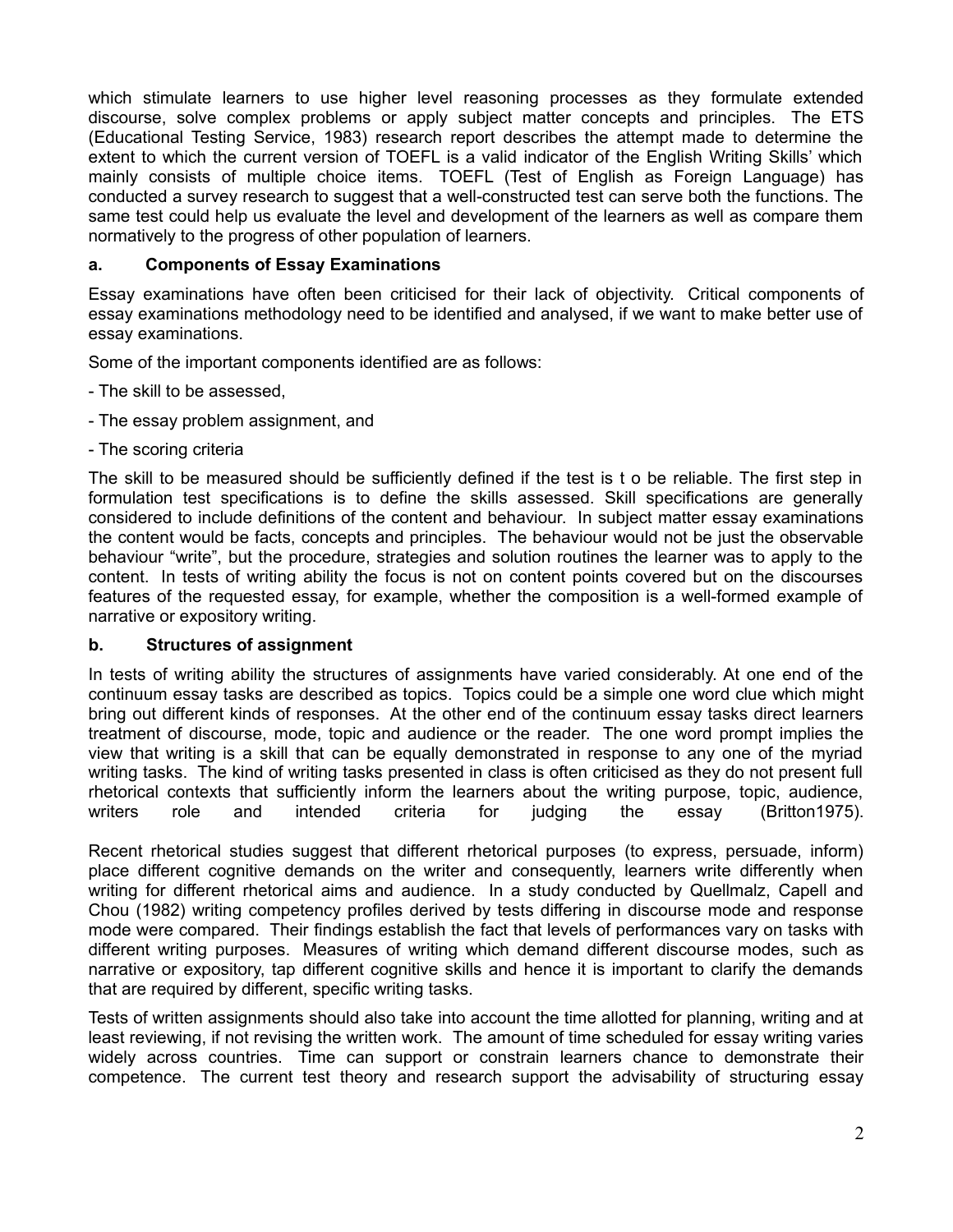examination prompts that clearly specify the aim, topic, audience, writers, role and evaluation criteria and that which permit sufficient time for learners to engage in all aspects of the writing process.

# **Scoring criteria & Rating scale formats**

The criteria used to judge the essay examination operationally define which content features and test structure constitute a "good "or at least a "competent" response. To be credible, criteria should not reflect the preferences of only a few individuals, but should represent standards endorsed by a community of professionals knowledgeable about the subject matter.

Secondly the criteria should refer to these features of content and written expression, which are amendable to instructional intervention. We cannot test what we do not teach in the classroom. For example, dimensions of "depth", "flavour", and "creativity" may enhance the quality of the essay but a growing number of educators contend that it is neither logical nor fair to hold the learners accountable for subject matter or writing expertise that the schools cannot demonstrate they can teach.

The criteria used to evaluate learners' content and written expression vary along a number of dimensions. The variation may be as follows:

- From qualitative value judgements to quantitative counts of information and test features;

- From global reactions to analytical judgements;

- From comprehensive attention to a range of concepts and text features to isolated focus on particular information or text feature;

- From vague guidelines to replicable precise definitions.

Generally, readers' reactions to learners' essays involve three levels of judgement.

1) Subjective, global impressions of overall quality

2) Analytic judgements about component test features

3) A holistic quality judgement combining subjective impressions with judgements about the quality of the combinations of text elements.

# **Global judgment**

In general impression scoring, a rater reads an essay once and assigns it a quality score. General impression ratings are global, heavily qualitative and are based upon vague guidelines that may not refer to component text features or their differential weighting or importance.

## **Analytic judgement**

The most quantitative, detailed and replicable scales are analytic rating scales where readers assign several scores for various features of the essay. Analytic scores vary considerably in the range of content, rhetorical, structural and syntactic elements referenced and in the relative weights of these elements. The analytic scores differ in the importance they give to different features of written assignment.

S Mohanraj (1981) discusses analytical rating scales of Caroll (1961), Alan & Campbell (1965), Cooper (1972), Davies (1977) and Pilliner. He has prepared a model of his own which includes twelve features of writing. He has further simplified it and has arrived at a model suited to our situation where teachers cannot spend much time in correcting compositions. This model is quite practicable and easy to use.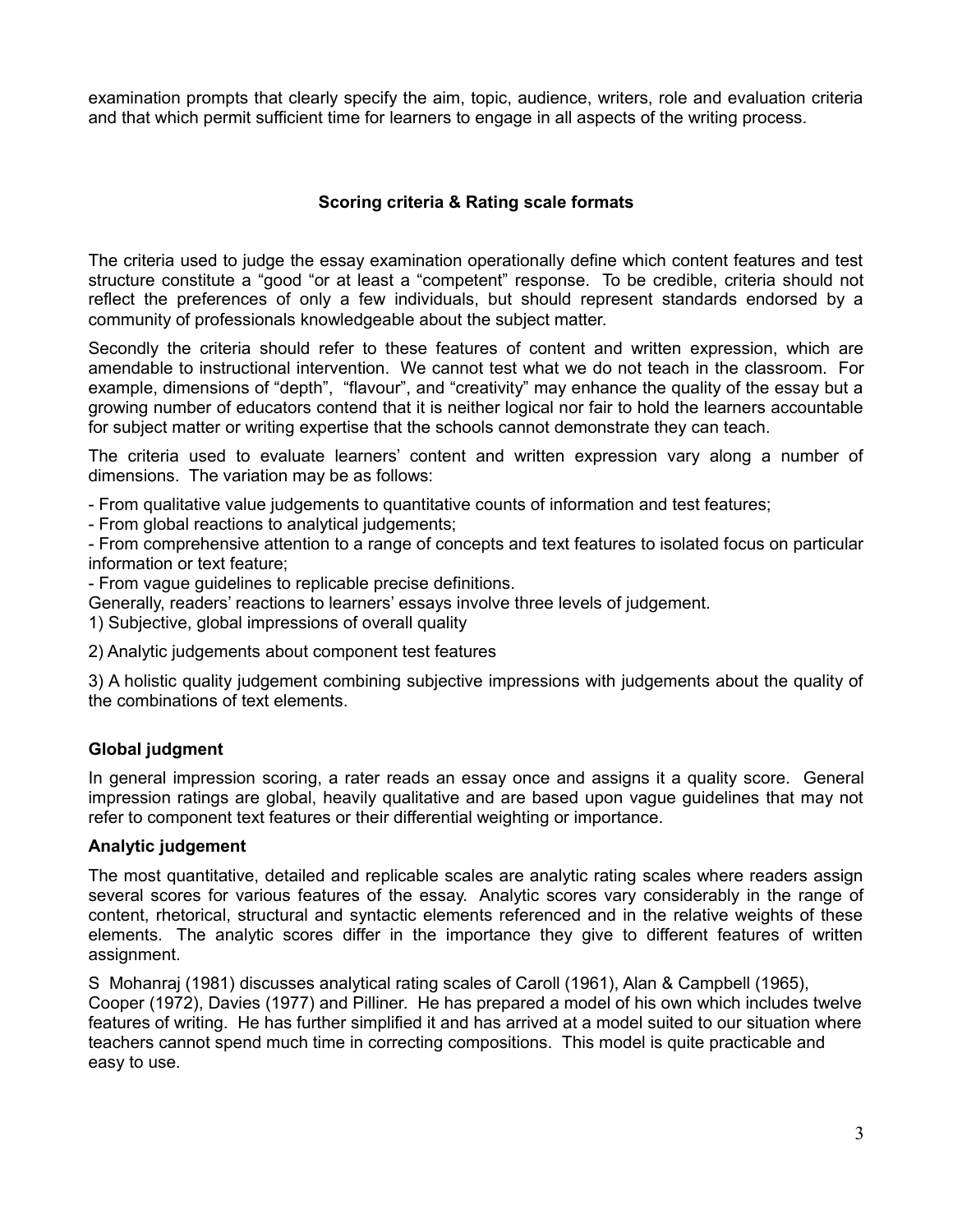A similar model is suggested by suggested by Rita M. Deyoe (1980). Her model gives more importance to grammatical aspects whereas Mohanraj's model attempts to concentrate on stylistic and discoursal features.

## **Holistic judgement**

Holistic scales, where readers assign a single score, often combine characteristics of both general impression and analytic approaches. Holistic schemes vary widely in the range of text elements contributing to each score point and the specificity with which score levels are defined (Ingenkamp 1977, Quellmalz 1980).

Since the focus, specificity and objectivity of criteria informing impressionistic, holistic or analytic approaches vary considerably, an examination programme should weigh carefully the nature of the criteria selected and their underlying rationale. Otherwise the programme may find that the criteria do not match well with the aims of the assessment and instructional programmes and do not provide a useful status report or diagnostic feedback. The need for explicit criteria is also apparent for scoring subject matter essay examinations. Learners commonly complain about the ambiguous subjective criteria used for subject matter essay examinations in the classroom assessments. When results of large scale achievement exams have serious consequences for learners' explicit public and rational scoring keys are imperative.

### **Rating Procedures**

When a large number of papers must be scored by a pool of readers, an assessment programme must ensure that evaluation criteria are uniformly interpreted and applied. Such standardization involves both the formulation of explicit criteria and procedures for training raters. In the US rater training follows a fairly standard procedure. The following steps are employed to train raters.

There is a brief introduction to the rating scale.

Then the raters begin to practice applying criteria to a set of papers representing the test sample.

A trainer leads a discussion of the features of each paper that result in the classification of the paper to a particular grade.

Training time varies according to the number of separate scores recorded for each paper and according to the clarity of the criteria. The rigor of the procedures used to decide if acceptable rater agreements levels have been attained at the end of the training vary from a show of hands to pilot tests requiring independent scoring of essays.

In India through essay examinations are widely used, there is no programme to train raters. Failure to conduct any structured training or to check on prior agreement levels may increase the risk of unreliable scoring.

#### **Reliability**

The reliability of an examination programme depends on the degree to which it eliminates measurement error. Four potential sources of error or score fluctuations identified for examinations of writing ability (but applying as well to tests of subjects matter skills) are as follows:

The writer – within – subject individual differences.

The assignment variations in item or task content.

Between - rater fluctuations

Within - rater instability

The writer within – subject errors can be avoided if the learners are asked to write a series of essays instead of one single essay. Thus the reliability of learners' performance can be determined by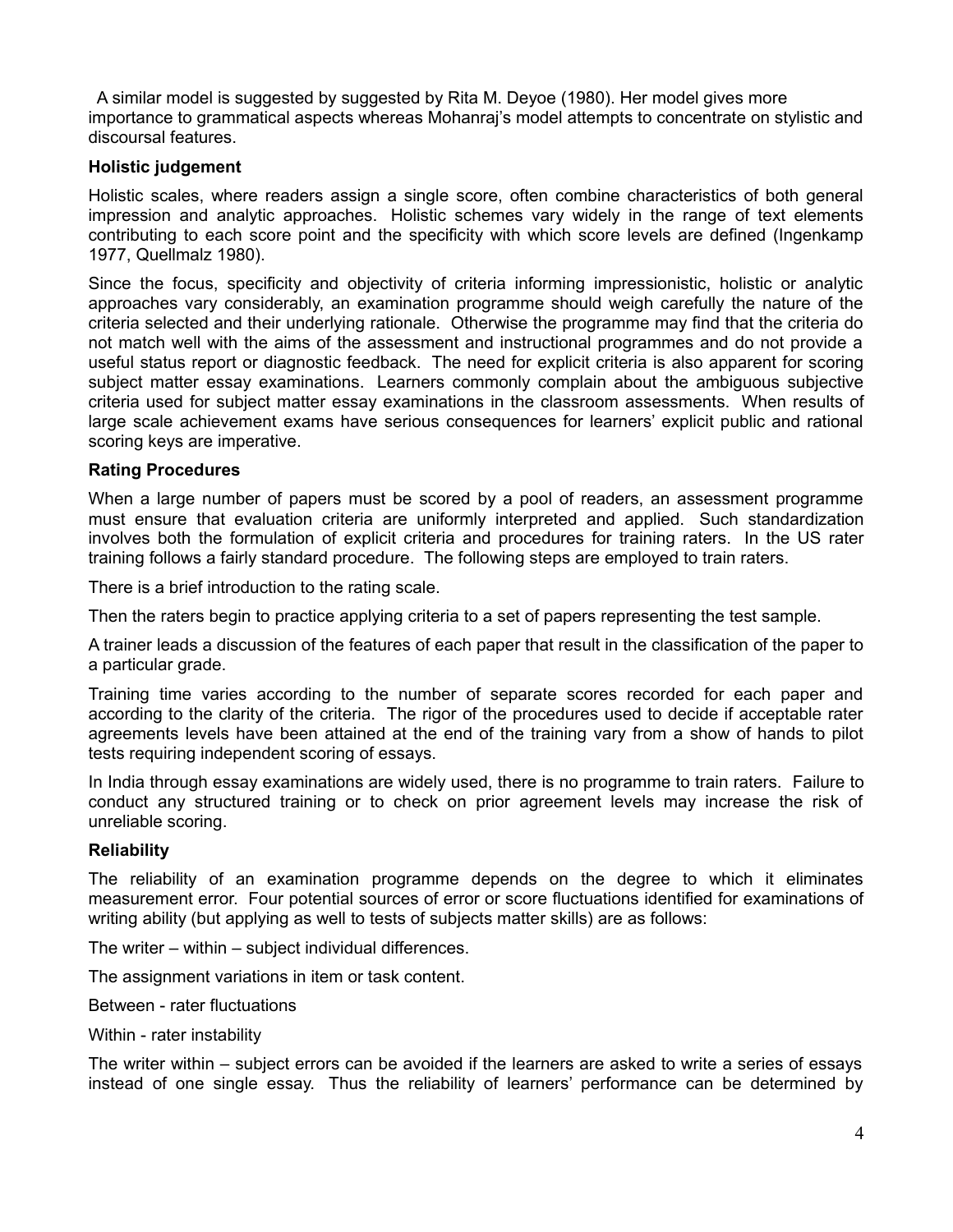gathering data on a pool of homogeneous items or assignments. Since essay writing requires at least twenty or thirty minutes it is often difficult to have them write many essays in examinations. But studies of the consistency of learners' performances across a series of essay often report low reliabilities for a single essay. According to Spencer (1979) analysis of the stability of learners writing performance across several essays is also not reliable because of the variability brought in by the difference in topics.

Some ways of overcoming the problem of reliability are as follows:

- Essay tasks should be based on specific skills of writing. This would reduce error variance due to the assignment.

- Essays should be collected on at least two parallel assignments. This would reduce error associated with individual variability.

- Scores on several essays should be combined to increase the readability of subject matter essay examinations.

Inter-rater agreement is the most prevalent issue concerning reliability in essay examinations. Statistical indices of agreement levels include co-efficient alpha, generalisability co-efficient, point biserial correlations and simple percentages of agreement. The most effective method of reducing inter-rater variability is to provide training on clearly specified criteria. To reduce error due to within – rater score fluctuations over time (rater drift) due to reader fatigue and / or carelessness, some form of interspersed check procedure seems helpful, according to Quellmalz (1980). Although some studies report that readers tend to get more lenient or harsher as rating progresses, few assessment programmes routinely monitor this problem.

Mike Hayhoe (1983) in his article, 'A Historical Review of Essay Marketing' discusses the problem of reliability in marking essays. According to him this problem has been persistent for a long time in the history of marking essays. If Rowntree was concerned about marker reliability in the 1880's, Raleigh (1980) is equally worried about the same problem. Mike Hayhoe says that an error of twenty five percent is grading an essay may be conservative estimate and it has been suggested that the problem of unreliability in markings essays exists in internal assessment as well as external.

Reliability is inextricably linked with validity. The reliability of an essay examination depends on how valid the examination is and how valid the markers are in their assessment. A brief consideration of the problems faced by examiners in designing valid examinations is necessary if one wants to integrate testing and instruction.

## **Validity**

The validity of an examination derives from evidence that the test accurately and dependably measure the specified skills. Evidence for the validity of an examination may take several forms.

One form focuses on the test content, that is, the test items or essay assignment, and gathers judgement of subject matter experts regarding a number of things like -

- he objectives or skills defined to be important and representative of subject matter competencies, and

- The way these skills are elicited in the item, problem or writing assignments.

Other forms of validity focus on test performance to examine the following things:

- Concurrent validity whether the scores are comparable to scores on other tests of the same skills,
- Predictive validity if the score levels predict future success, and
- Construct validity if the performance pattern appears to measure the underlying trait.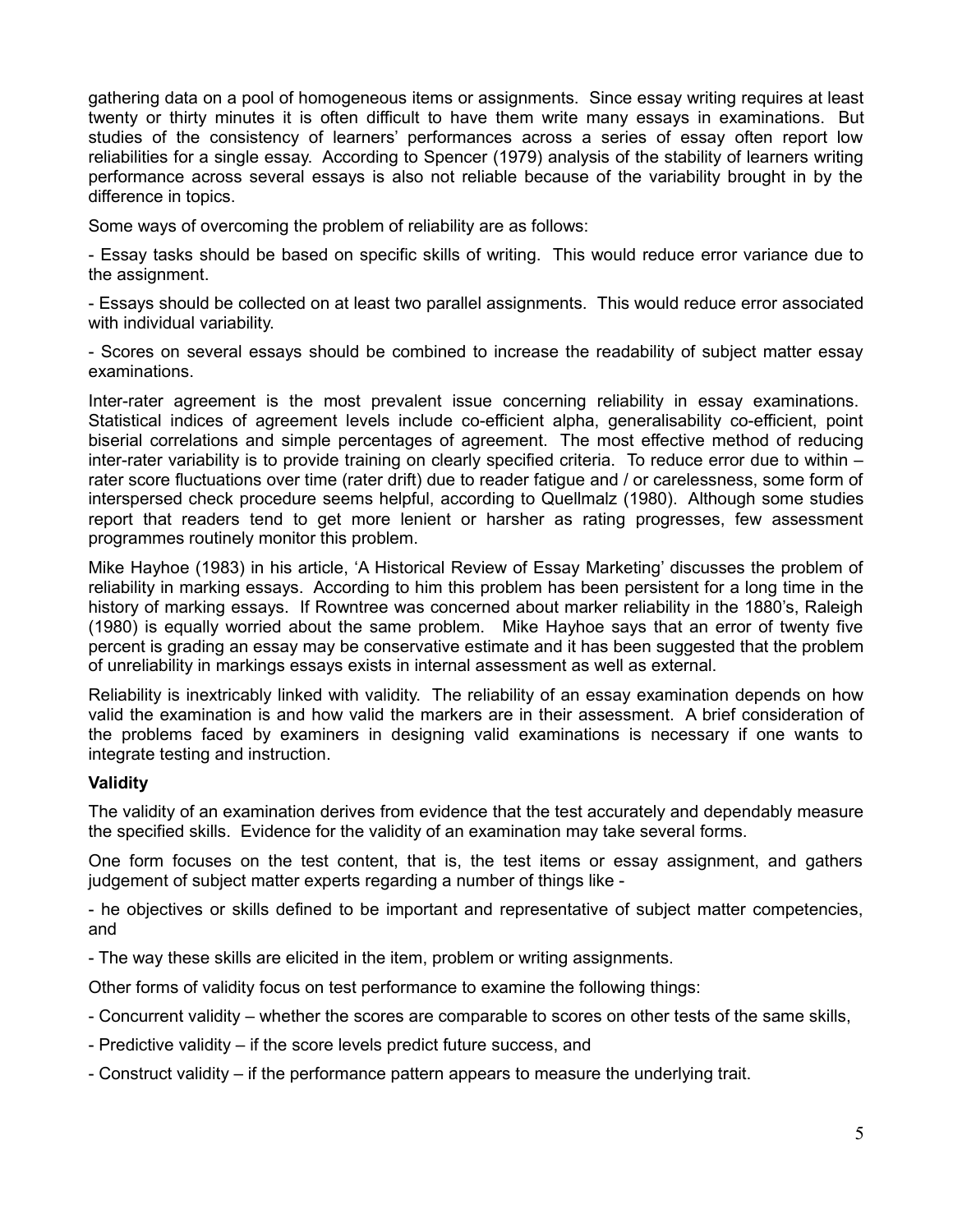The most common methods of attempting to establish the validity of essay examinations have been comparisons of scores to 'related' measures. In the case of tests of writing ability, the 'other' measures chosen as criterion variables are often reading tests, multiple choice or class grades.

The heart of the validity of a test is whether it measures the underlying skill construct, that is, whether it taps the hypothetical mental store of information and strategies. According to Raleigh (1980) the validity of an examination can be described in terms of the degree to which it 'measures well' what it is intended to measure. According to Mike Hayhoe (1983) there is a possibility to think of 'Markers' validity that is the degree to which he 'measures well' what the assessment systems sets out to measure.

### **Factors affecting marking**

The marks awarded to an essay depend on a number of things. For example, Thorndike (1986) discusses the problem of 'uniqueness'. Uniqueness raises the issue of divergence, the individuality of the work, and convergence, notions of correctness and orderliness. How far a marker is affected by divergence and convergence will decide the marks he gives to a particular assignment. Wiseman and Wrigley (1958) identified two schools of thought as far as assessors' value base are concerned. One school values 'imponderables' of validity, freshness and fluency. The second school of thought sees the writer as 'a craftsman able to show his skill whatever type of materials he works in'.

Britton (1963) found some evidence to suggest that teachers may well group towards valuing one end or the other of the following two poles:

Sophisticated, conventional written based work

Work based on familiar speech

Work based on imagination including fantasy / the unreal

Work based on observation of real life

A number of studies conducted in America suggest that teachers tend to clusters in favouring certain criteria ideas, form, flavour, mechanic, wording - and that the clusters of criteria adopted by the teacher can affect grading.

Deale (1975) feels that 'adequacy' of writing rather than ideas affects the marks awarded. Soloff (1973) argues that lack of consonance between the writers' values and those of the assessor on a topic may affect the grade awarded. The London Association for the teaching of English shares his opinion. In its pamphlet, Assessing Compositions (1965) it expresses concern about how an assessor may react to experiences and attitudes in an essay which are unfamiliar to him and the potential for under or over assessing the work.

Marshall (!960) suggests that assessment in terms of the features of pieces of work which 'float' to the examiner – his intuitions about the texts – is the proper activity of an alert and sensitive marker.

Markers can be affected by visual features at the expense of such aspects as organisation, fluency, appropriateness in terms of task, audience and so on. According to Mike Haydoe (1983) this may be because the visual features are more immediately obvious, especially when they are flawed, and because there is a greater degree of consensus about them than there is about what 'coherence' or 'clarity' or other more global criteria may be.

Marshall (1967) and Scannel (1966) have found assessors particularly adversely affected by spelling errors, with errors of grammar and punctuation coming next. Handwriting also has a great impact on the assessors and many researchers like Chase (1968), Briggs (1970), and Soloff (1973) have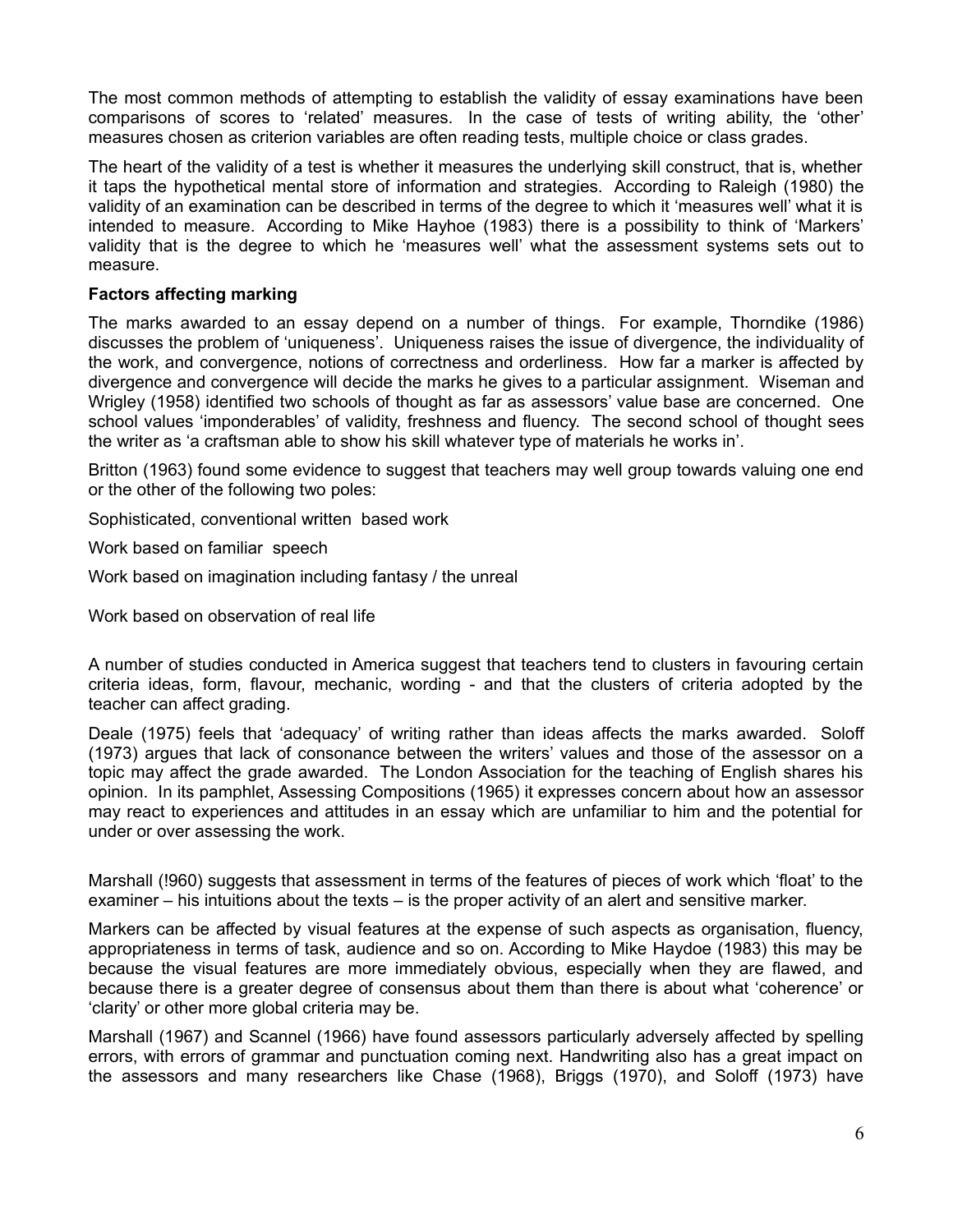demonstrated the power of this feature in affecting marking. In his more recent work Briggs (1980) goes further, suggesting that there may be borderline areas in grading in which this value aspect of a piece of writing may be the major factor in deciding what it is worth.

Yates and Pidgeon (1957) found that the setting of an essay affected the markers' response. If an 'average' piece of work followed several fine pieces, it was likely to be marked hard; if it followed several poor ones it was likely to be upgraded.

The analysis of the present situation in Gujarat also reveals the fact that teachers are more concerned with spelling errors and punctuation. Next comes the grammatical error. Though all the teachers marked a number of features in the questionnaire (appropriacy, organisation, overall writing ability etc.) as very important, all of them assign one single grade on the basis of the overall impression of the composition.

#### **Drawbacks of Essays Examinations**

Essay examinations are said to test learners' ability to engage in disciplined thought and the ability to express it in a coherent, supported discourse. But a number of points need to be taken into account if essay examinations are used to measure writing ability.

Some of the problems involved in using essay type tests are as follows:

It is difficult for an average teacher to structure such prompts for essay tests that clearly specify the aim, topic, audience, writer's role and evaluation criteria. The problems of reliability, validity and the factors that affect marking discussed in this section prove that it is very difficult to measure the skills of writing ability through essay examinations.

Teachers cannot spend a lot of time in checking essays using analytic or holistic rating scales. The general impression score usually assigned by teachers is not a reliable method of scoring.

The method of training of raters is expensive and time-consuming and is not practicable as far as the schoolteachers are concerned.

Since it is not easy to structure, administer and score essay examinations, we need to consider other types of tests which are easy to construct, are easy to evaluate and which give a reliable and valid indication of learners' proficiency to communicate through writing.

## **The interlinear test**

Findley and Warren (1953) made an attempt to overcome the defects of essay examinations arising from its unreliability of scoring, by the development of 'semi – objective' tests of writing ability termed the Interlinear Test. This test overcomes most of the objections to objective tests of writing ability. Objective tests usually present the learner with poorly written material and provide him with several options regarding the corrections, which should be made. According to Swinford, France (1956), the interlinear test structures the learner's response to such an extent that the reliability of scoring is of a very high order.

The interlinear test presents the candidate with a triple spaced copy of a badly garbled piece of writing. The learner is allowed thirty minutes to indicate the necessary co-relations and deletions but is instructed not to add his own ideas. The learner's paper is then 'scored' for his treatment of predetermined errors. The reliability of the interlinear test compares favourably with that obtained for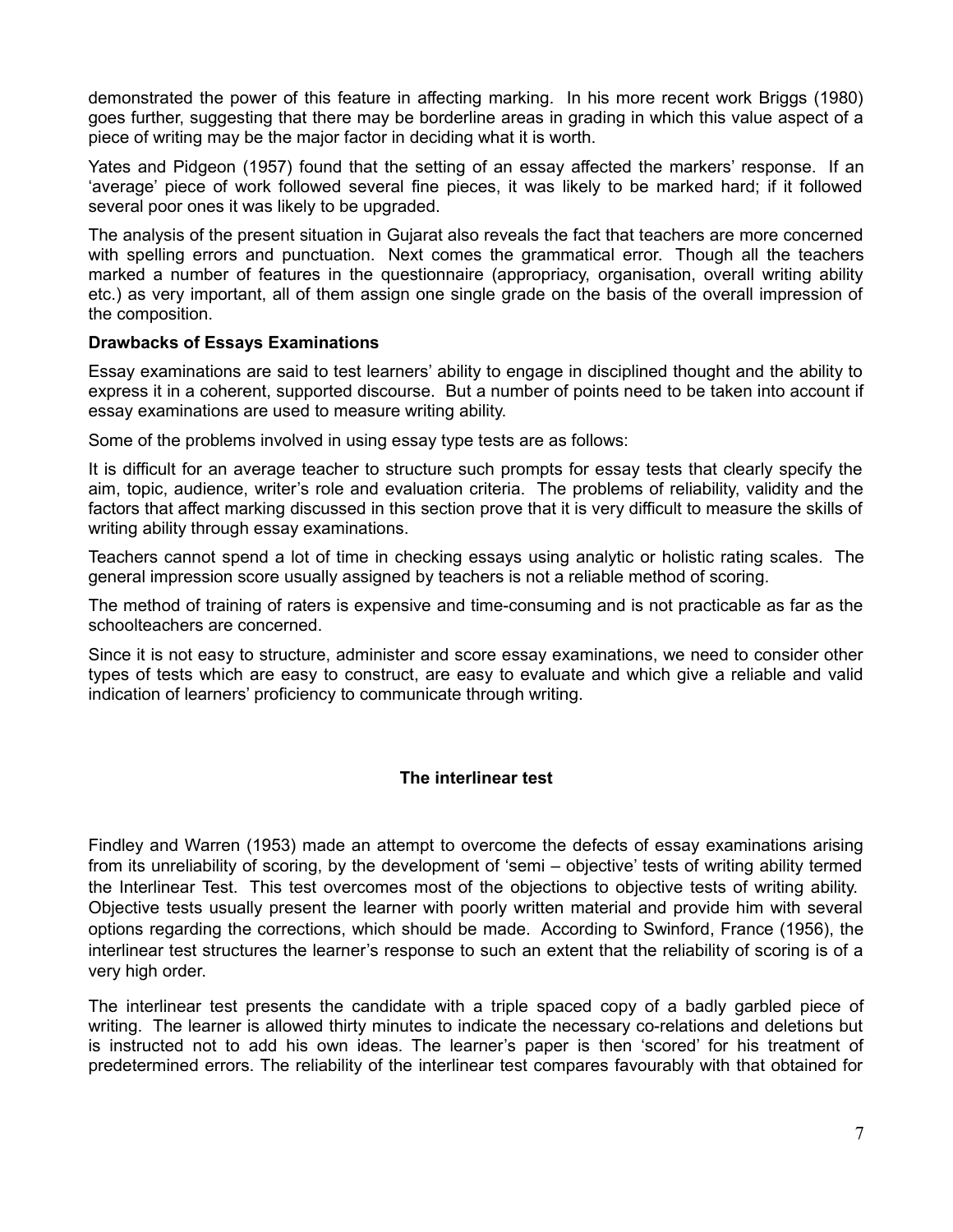objective tests of the same working time and length. The validity of the interlinear test also is as valid as that of the objective test.

It would be useful to analyse the objective test in detail so as to get a clear understanding of its advantages and disadvantages.

## **The Objective Multiple Choice Test**

The objective type test may be of the short answer type or the choice item type. A number of studies have considered the relative validities of short answers and choice items. Cook (1955) found that the correlation between scores of knowledge of contemporary affairs for college students and multiplechoice test over the same item of information was so high, when correlated for attenuation, that it was impossible to say that the two tests were measuring two different kinds of achievement. Hurlburt (1954) on the other hand, reported significant differences between completion and multiple-choice tests as measures of precise knowledge of word meaning.

#### Short answer questions

The short answer items require the learner to write a word, phrase, number or symbol, while the choice items ask him to choose one of the many alternatives given in the test item itself. The short answer type questions may be of the recall of a word or number. The choice items often present new problem situations and suggest alternatives, which the examinee has never seen before. So they call for more than recognition.

Short answer questions make a heavy demand on the test constructor because of two reasons:

- He must concentrate on detailed and highly specific questions to which brief but quite unique verbal or numerical answers can be given.

- He must be prepared to deal with frequent and difficult decisions as to whether a given answer is just barely adequate or not quite adequate.

Choice items may be one of the following types:

- Classification
- Matching
- Multiple-choice
- True / false
- Rearrangement items.

The advantages of the choice items are as follows:

Choice items can be made very difficult, without involving ambiguity and as searching of high levels of competence as items in any other form.

To make wise choices it is necessary to perceive clearly the implications or implications or consequences of choosing each alternative.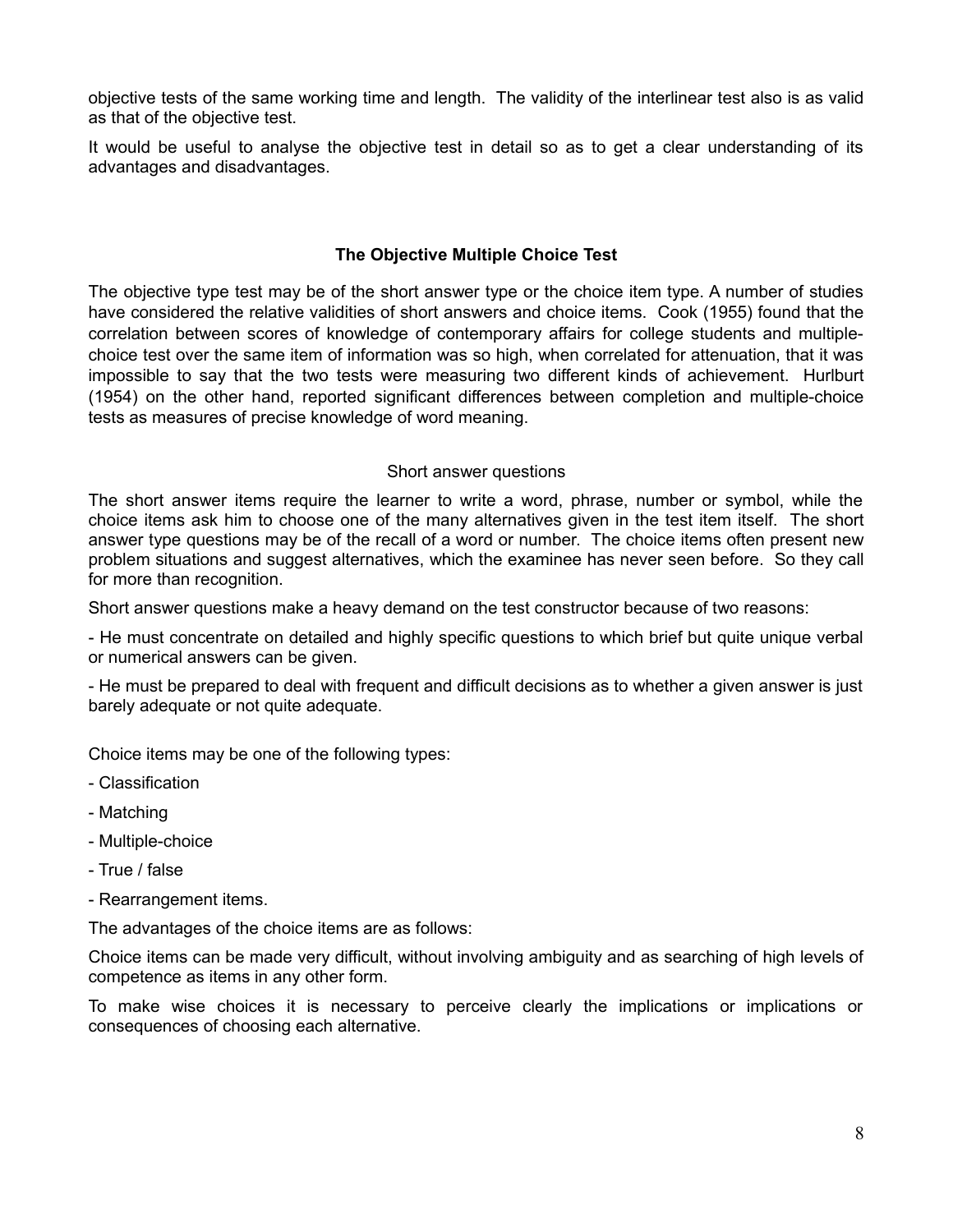### **Multiple choice items**

A number of books discuss the construction and administration of multiple choice items. 'Language Testing' by Robert lado (1961), 'Modern Language Testing' : 'A Handbook' by Rebecca Valette (1967), 'Testing English as a Second Language' by David Harris (1969), Foreign Language Testing : Theory and Practice by John Clark (1972), 'Testing and Experimental Methods' by J P B Allen and Alan Davies (1977), Revision of Modern Language Testing by Valette (1977) are some of the important books which deal with the construction of discrete point tests.

Discrete point multiple-choice tests assess one skill at a time, listening, speaking, reading or writing. They assess only one aspect of the skill – i.e. productive versus receptive, oral versus visual, etc. They attempt to focus attention on one point of grammar at a time. Each test item is aimed at one element of a particular component of a grammar item. According to Lado (1961) within each skill, aspect and component, discrete items focus on precisely one and only one phoneme, morpheme, lexical item, grammatical rule or whatever the appropriate element may be.

Remmers and Adkins (1942) studied the reliability of multiple-choice tests as a function of the number of responses per item. They found that reduction in the number of distracters tended to lower the test reliability. Spearman - Brown formula gave reasonable good predictions of the reduced reliability when distracters were eliminated at random. Williams and Ebel (1957) started with four-response forms by systematically eliminating the least effective distracter. They found that in a test period of fixed time limit, a greater number of two response items would produce more reliable scores than a smaller number of three of four response items. According to Weitzman and Ellis (1946) the essential characteristics of the distracters of multiple-choice items is that they should be plausible to those who lack the knowledge or ability for which the item is testing. Hence a lot of care should be put into the selection of the distracters.

### **Drawbacks of discrete item tests**

The construction of multiple-choice items is very difficult. Lot of care needs to be taken while preparing the 'stem' or the main sentence and the different choices from which the learner has to select one. The main sentence or question should be unambiguous and explicit. All the choices should look plausible for those who lack the knowledge. At the same time there should not be more than one correct answer.

Standardizing discrete item tests require pre-testing, statistical evaluation and rewriting techniques, which is quite time-consuming and require a lot of technical knowledge. Hence it is not practical for and ordinary classroom teacher who may not have the time or technical skill to prepare these discrete item multiple-choice tests.

John W Oller Jr. (1979) criticizes the discrete item tests. According to him discrete point tests view language as form and usage rather than of process and use. In actual language use, language is not used in bits and pieces. A proficient user of language is not overtly conscious of the isolated phonemes or graphemes or any such bits of language. Again proficiency in using isolated bits does not indicate that the learner can put together these bits and use the language for communication. To test language as communication we need to think of a different kind of test, which tests the learners' ability to use the language.

## **Types of Language test Based on the Criteria of Administration**

## **1. Selection test**

- Chose the candidate that has fulfilled in the certain condition.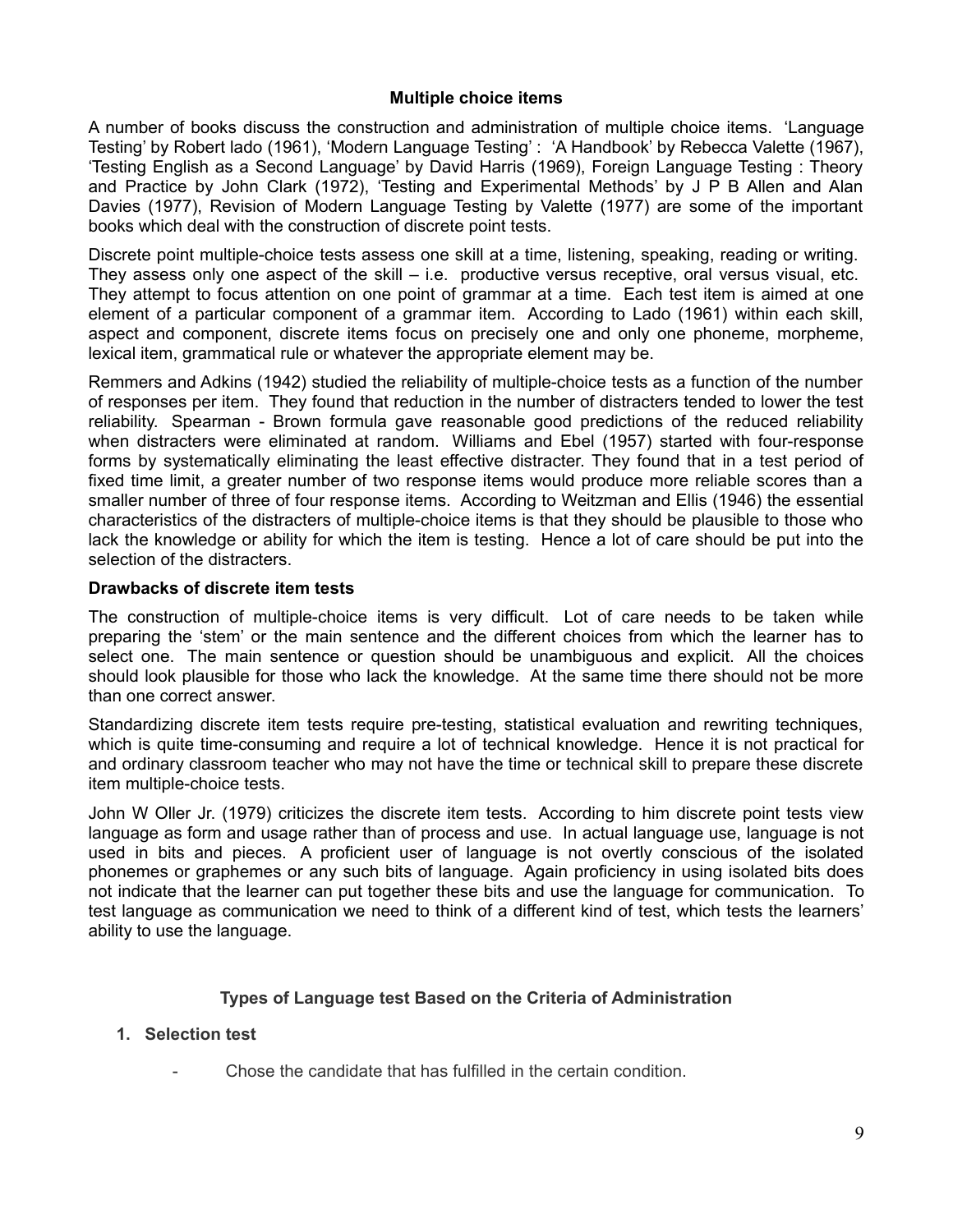The candidate will be accepted or rejected.

# **2. Placement test**

The test just intended to place who tests takes

- Commonly, it's giving before the program is begun
- The objective is to take place the candidate based on the group or the level of their ability.
- It's giving if the candidates too much to be in one group.

## **3. Achievement test**

Is a test which is giving to know how much the material that the students' have already achieved after joining the learning process/instruction.

# **4. proficiency test**

Proficiency test is a test to know the ability or proficiency of the participants. Proficiency tests are designed to measure people's ability in language, regardless of any training they may have had in that language.

## **5. Diagnostic test**

- The objective is to know the strength and weaknesses of the students.
- To know the difficulty study of the students, so the teacher can decide the material or planning that will suppose to do.

## **6. Try out**

Is a test that normally conducted before the real test is doing.

- To know weather the real test that giving is suitable with the time allocation option, instruction, etc.). And have a good characteristic such as.
	- a. Valid
	- b. Reliable
	- c. Practicality

# **Types of Language Test Based on the Criteria of Admission-Time/Steps**

## **1. Admission test**

Admission test (entrance test) is the test that held before a program is begun. The objective of the test is to decide whether someone will be accepted or rejected. This test is also used as selecting test. For example: As a guide

# **2. Formative test**

Formative test is the test that held to know whether or not the program is run a way. It gives to the students or participants in order to plan what is should to do after doing the test.

# **3. Summative test**

Summative test is the attempt to summarize students' learning at some point in time, in the end of the course.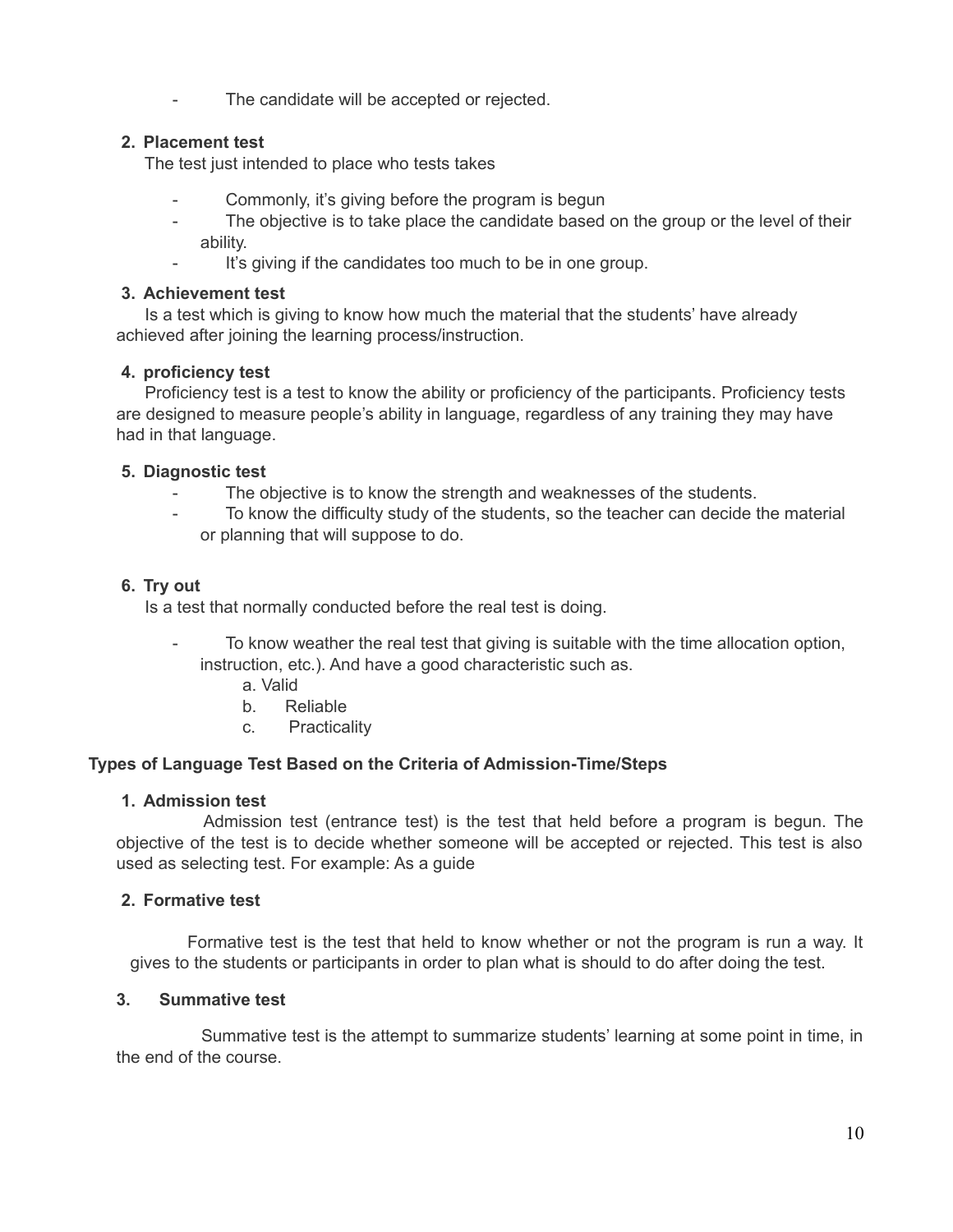## **4. Pre-test**

Pre-test is preliminary test administered to determine a students' baseline knowledge or preparedness for an educational experience or course of the study.

## **5. Post-test**

Post-test is a test given after a lesson or a period of instruction to determine what the students have learned.

# **Types of Language Test Based on the Criteria of Doing/Answering the Test**

## **1. Written-test**

Written-test is tests that usually do in written. For example,Reading comprehension test and Writing test.

## **2. Spoken-test**

Spoken test is tests that usually do orally. It usually uses to measure the speaking ability of the students'. For example: testing speaking.

## **Types of Language Test Based on the number of candidate**

## **1. Individual Test**

The test given to a candidate each candidate gets its own test. This kind of test intent to measure language skill that needs to measure effectively. So that usually this kind of test applied in speaking test which needs to measure it achievement directly. Ex: interview

## **2. Group test**

The test administered for a certain candidates. The aim of this kind of test is to make the test more efficient in term of time and energy but not only that this kind of test is also good to test speaking ability in term of interaction.

## **Types of Language Test Based on the way of answering**

## **1. Essay test**

Test that requires candidates to answer questions in writing. Responses can be brief or extensive. Test for recall, ability to apply knowledge of a subject to questions about the subject, rather than ability to choose the least incorrect answer from a menu of options.

## **2. Short answer**

In a short answer question, the candidate types in a word or phrase in response to a question. The answer could be a word or a phrase, but it must match one of your acceptable answers exactly.

## **3. Multiple choices**

Test in which students are presented with a question or an incomplete sentences or idea. The students are expected to choose the correct or best answer/completion from a menu of alternatives, Option that consist of a key and destructors.

## **Types of Language Test Based on the way of scoring**

# **1. Subjective Test**